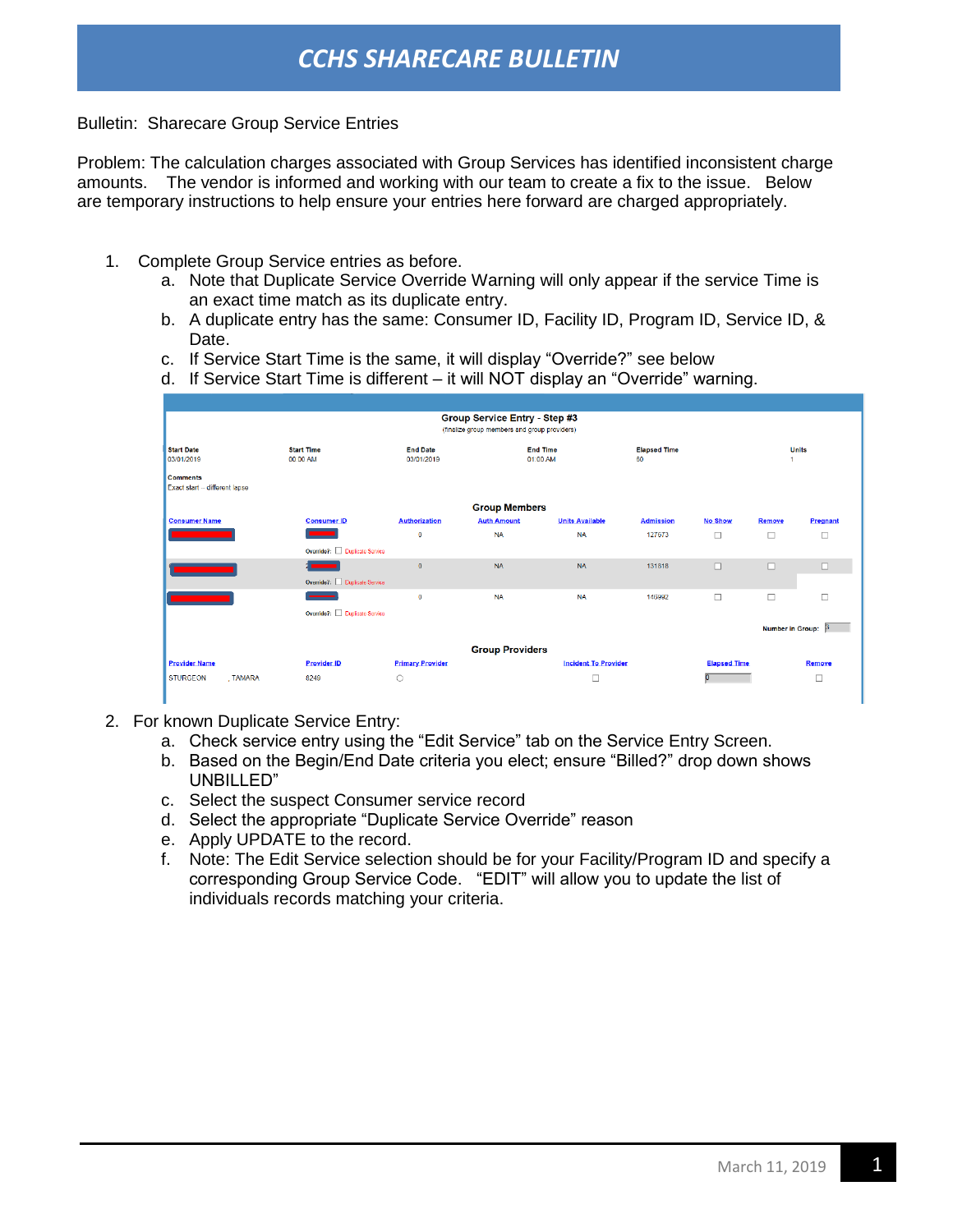## *CCHS SHARECARE BULLETIN*

| <b>Access</b><br><b>Access Reports</b><br>Clinical<br><b>Clinical Summary</b><br><b>Admissions</b>                                             |                                                                             | Service Entry Queued Service Entry Group Service Entry Group Setup |                                             |                                                                    | <b>Edit Services</b>        | Consumer Diagnosis 837/835                                                                                                    |                                 |              |                                        |                           |                                           |
|------------------------------------------------------------------------------------------------------------------------------------------------|-----------------------------------------------------------------------------|--------------------------------------------------------------------|---------------------------------------------|--------------------------------------------------------------------|-----------------------------|-------------------------------------------------------------------------------------------------------------------------------|---------------------------------|--------------|----------------------------------------|---------------------------|-------------------------------------------|
| <b>Diagnosis</b><br><b>Authorizations</b><br><b>Assessments</b><br><b>Progress Notes</b><br><b>Service Entry</b><br><b>Communication Notes</b> | ID<br><b>Auth Number</b><br>Consumer<br>15246                               |                                                                    |                                             | Group Service # 548500<br>ID<br>Facility<br><b>MT DIABLO USD W</b> |                             | 152                                                                                                                           | Program<br>Wraparound Olympi    |              | ID<br>106                              |                           |                                           |
| <b>Clinical Setup</b><br><b>Claim Entry</b><br><b>MCO</b> Authorization<br><b>Clinical Reports</b>                                             | Provider<br><b>SUZANNE DITTUS-</b>                                          |                                                                    | ID<br>6900                                  |                                                                    | <b>Incident to Provider</b> |                                                                                                                               | ID<br>$\overline{0}$            | Site         | <b>March 1989</b>                      | <b>Elapsed Time</b><br>62 |                                           |
| Fiscal<br><b>Fiscal Reports</b><br><b>Administration</b><br><b>Admin Reports</b>                                                               | <b>Begin Date</b><br>07/12/2018                                             | <b>Begin Time</b><br>12:00 AM                                      | Service<br><b>GROUP REHAB</b>               | Code<br>355                                                        |                             | <b>Place of Service</b><br>School                                                                                             | $\check{~}$                     | <b>Units</b> | <b>Authorized Units</b>                | Ancillary<br>no           | <b>Service Charge</b><br>(1.00)           |
|                                                                                                                                                | Provider                                                                    | ID                                                                 | <b>Elapsed Time</b><br>Provider             |                                                                    | ID                          | <b>Elapsed Time</b>                                                                                                           | <b>Total Elapsed Time</b><br>62 |              | <b>Calculated Elapsed Time</b><br>$7*$ |                           | <b>Number in Group</b><br>$\vert 9 \vert$ |
|                                                                                                                                                | Pregnancy Indicator<br><b>Service Strategies</b><br><b>SELECT AN OPTION</b> |                                                                    | Emergency Indicator [<br>V SELECT AN OPTION | <b>Duplicate Service Override</b>                                  | $\vee$                      | <b>SELECT AN OPTION</b>                                                                                                       | $\check{~}$                     |              |                                        |                           |                                           |
|                                                                                                                                                | Invoice<br>585193                                                           | <b>Bill Print Control ID</b><br>195                                | <b>Group Name</b><br>MDU COMMUNITY BUILDING |                                                                    |                             |                                                                                                                               |                                 |              |                                        |                           |                                           |
|                                                                                                                                                |                                                                             |                                                                    |                                             |                                                                    |                             | * Calculated Elasped Time is rounded to the nearest whole number.<br>This service has entered billing and cannot be modified. |                                 |              |                                        |                           |                                           |

- 3. For known incorrect Group Service Charge
	- a. To update an UNBILLED Group Service Charge:
		- i. Create a Service Activity Report for your Facility (see below)

| <b>ShareCare</b>                                          |                                               |                                                       | should a corvice nothing responsion your radiily (coo bolon) | View Report Clear Help           |
|-----------------------------------------------------------|-----------------------------------------------|-------------------------------------------------------|--------------------------------------------------------------|----------------------------------|
|                                                           |                                               |                                                       |                                                              |                                  |
|                                                           | Filter                                        | No                                                    |                                                              |                                  |
| <b>Main Menu</b>                                          |                                               |                                                       |                                                              |                                  |
| <b>Access</b><br><b>Access Reports</b>                    | <b>Service Activity</b>                       | Unauthorized Services Services Without Progress Notes |                                                              |                                  |
| Clinical<br><b>Clinical Reports</b>                       |                                               |                                                       |                                                              |                                  |
| Authorization<br>Services                                 |                                               |                                                       |                                                              |                                  |
| <b>Admissions</b><br><b>Communication Notes Last Name</b> |                                               |                                                       | <b>Consumer ID</b>                                           |                                  |
| <b>MCO Letters</b><br><b>Outcomes</b>                     | <b>Entity Name</b>                            |                                                       | <b>Entity ID</b>                                             |                                  |
| Fiscal<br><b>Fiscal Reports</b>                           | <b>Organization Name</b>                      |                                                       | <b>Organization ID</b>                                       |                                  |
| Administration<br><b>Admin Reports</b>                    | <b>Facility Name</b>                          |                                                       | <b>Facility ID</b>                                           | m.                               |
|                                                           | <b>Program Name</b>                           |                                                       | <b>Program ID</b>                                            |                                  |
|                                                           | <b>Service Provider</b>                       |                                                       | <b>Service Provider ID</b>                                   |                                  |
|                                                           | <b>Service Description</b>                    | <b>GROUP REHAB</b>                                    | <b>Service Code</b>                                          | 355                              |
|                                                           | <b>Payor Group</b>                            |                                                       | <b>Payor Group ID</b>                                        |                                  |
|                                                           | <b>Payor Plan</b>                             |                                                       | <b>Payor Plan ID</b>                                         | $\Rightarrow$                    |
|                                                           | <b>User Logon</b>                             |                                                       | <b>User ID</b>                                               |                                  |
|                                                           | <b>MCO Provider Organization</b>              |                                                       | <b>MCO Provider Organization ID</b>                          |                                  |
|                                                           | <b>MCO Provider</b>                           |                                                       | <b>MCO Provider ID</b>                                       |                                  |
|                                                           | <b>MCO Procedure Name</b>                     |                                                       | <b>MCO Procedure Code</b>                                    |                                  |
|                                                           | ◯ Entry Begin Date*                           |                                                       | <b>Entry End Date</b>                                        |                                  |
|                                                           | · Service Begin Date*                         | 07/01/2018                                            | <b>Service End Date</b>                                      | 07/11/2018                       |
|                                                           | <b>Special Population</b>                     | ⊽ *<br><b>SELECT AN OPTION</b>                        | Provider Type                                                | ⊺⊽∣ ≭<br><b>SELECT AN OPTION</b> |
|                                                           | Select Type:                                  | Direct services only v                                |                                                              |                                  |
|                                                           | Sort By:<br>Summary View: 0                   | Consumer ID<br>$\checkmark$<br>Detail View: ®         |                                                              |                                  |
| alloway<br>C. SUP                                         | *The date range is limited to a 365 day span. |                                                       |                                                              |                                  |
| H, AOD, MCO<br>larch 11, 8:25am<br>12.7 2019.02.05        |                                               |                                                       |                                                              |                                  |

- ii. Use the Service Activity Report to note the Consumer records with incorrect charges applied.
- b. Edit the services.
	- i. Allow system to recalculate the service charge using Edit Services
	- 1. Fac/Prog & Group Service Code (272/124 & 106-85) (as an example)
	- ii. Billed? UNBILLED
		- 1. UNBILLED will show unprocessed services and they can select from the Consumer Menu
		- 2. Select date (Begin/End) will narrow the selection or leave blank
	- iii. Select EDIT (Consumer)
		- 1. Select Duplicate Service Override
		- 2. UPDATE
		- 3. CLOSE -- This will return you to the list of consumers in your selection criteria.